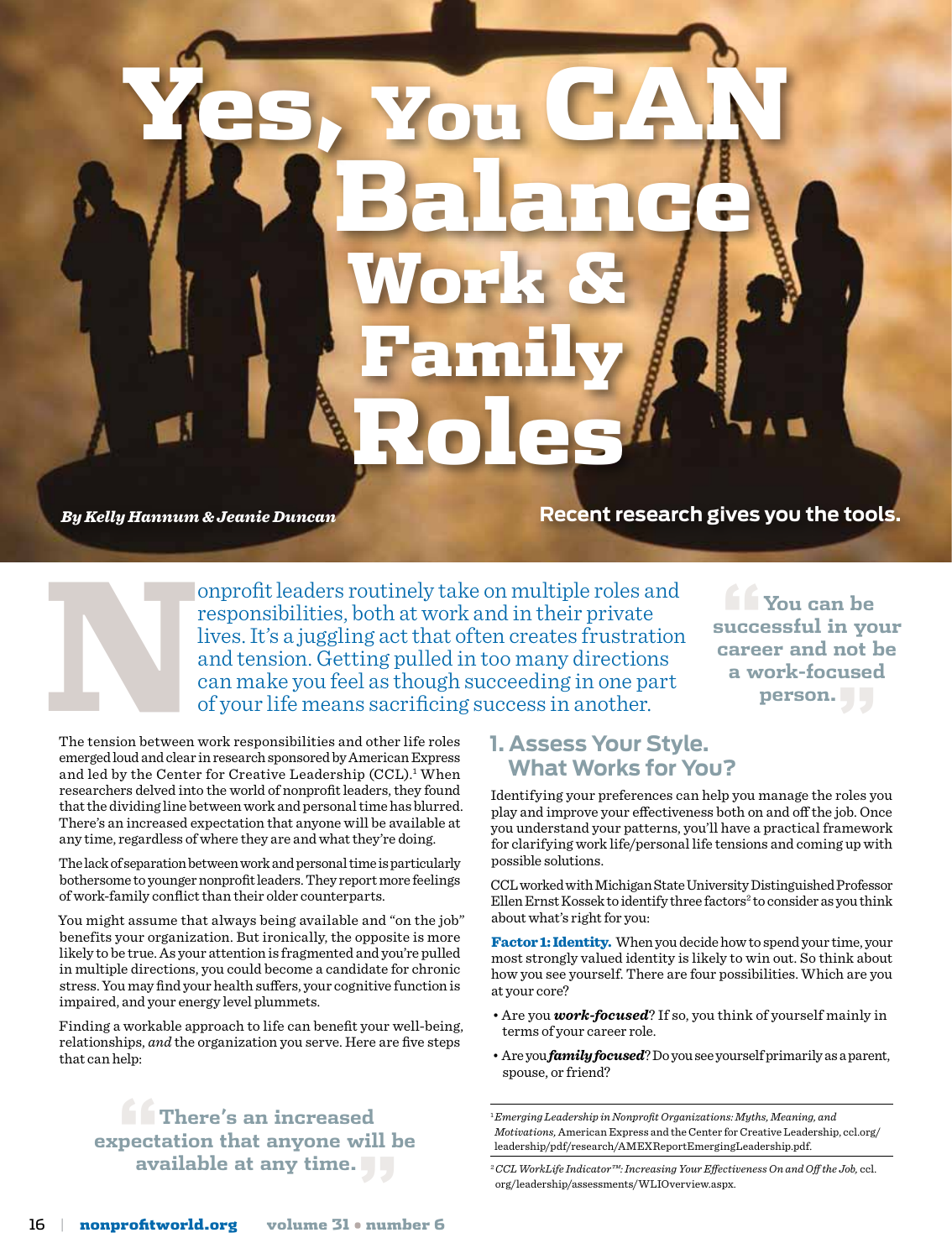# **"How do you see yourself at your core?"**

- Are you *dual-focused*? Do you identify equally with your role at work and as part of a family?
- Are you *other-focused*? Do you invest your identity mostly in interests unconnected to work or family? You might do so, for example, if you're a runner, writer, or volunteer dedicated to a special cause.

Remember that you can be effective and successful in your career and not be a work-focused person.

Factor 2: Behavior. To what degree do you let one role interrupt another one? There's a continuum of possibilities:

- Are you an *integrator*? Do you blend work and personal responsibilities throughout the day?
- Are you a *separator*, who separates work and personal roles?
- Are you a *cycler,* shifting back and forth between roles, with the rhythm and degree of separation varying in response to changing circumstances?

Any of these approaches can be productive. The trick is figuring out what will work best for you in your situation.

One nonprofit executive shared a management tool that worked for him. He was notorious for allowing phone calls, text messages, and e-mail to interrupt family time. During a family meeting, he made the commitment to physically turn off his smartphone when arriving home. He described it as having "a new lease on life," with his personal time truly dedicated to that purpose. Rather than getting behind on work, he felt recharged and was more prepared to face the day's tasks fresh and energized.

Factor 3: Control. The amount of control you have over your behavior is especially important. Answer these questions:

- *How much say do you have* in how you manage the boundary between your work and family life?
- *Do you make those decisions yourself?* Or do schedules or other external circumstances dictate where the boundary is drawn?

The less control you feel over how you manage boundaries, the more likely you are to become stressed out and to be less effective than you might be otherwise.

## **2. Learn about Different Approaches.**

There are many ways to manage multiple roles, and it's not a onesize-fits-all challenge. Explore what others have written, and talk to coworkers and friends about what works for them.

An approach effective for someone else may not work for you at all. But finding out about various techniques increases the possibility that you'll find something that does.

Try brainstorming new approaches. For example, you might rethink how you use technology and when. If you prefer to keep a thick boundary between work and home, you might use separate mobile devices and e-mail addresses for each role, enabling you to turn off devices at key times. If you prefer to be always accessible, talk to family members and coworkers about how you'll set priorities and meet expectations.

Small changes can make a big difference. One nonprofit leader who listened to the news on her commute home found that the chatter made it harder for her to wind down from her busy workday and be

### **Building a Productive & Sustainable Workplace**

Issues of work-life fit don't only affect nonprofit leaders individually. They also have an impact on organizational sustainability.

With the potential of constant access, keep in mind that working more doesn't always lead to achieving more. When members of your team work nonstop, it 's easy for them to burn out.

It can also be easy to get caught up in the mindset of, "If I don't see you working, you must not be working." In some cases, people may be more productive when they're not in the office.

Help your organization set clear policies and expectations about establishing and respecting appropriate boundaries. Here are a few key points to keep in mind:

**Focus on the impact and quality** of each person's work not just the hours worked.

**Examine whether there are embedded, cultural assumptions** that working long hours is a proxy for organizational commitment.

**Develop succession plans** across the organization. Be clear about possible career paths and what it takes to move forward.

**Pay attention to managing the emotional and physical impact** of working long hours. Be sensitive to signs of burnout in yourself and others.

**Be a role model** and promote discussions about the positive, sustainable impact of managing work and family roles.

fully present with her family. Her simple solution was to turn off the radio or to listen to relaxing music instead.

If you want to make an impact on others who are part of your nonprofit team, explore possible policy changes. A director of an art museum decided to loosen policies so individuals could deal with personal and family needs during the workday and make up the work during off hours. She established clear expectations and refocused her team on performance and deliverables — not on rigid hours that governed when the task was accomplished.

### **3. Envision a Better Life.**

There are benefits and tradeoffs with any approach you take toward work-life boundaries. You can weather the stressful times more successfully, though, if you're crystal clear on your goals, priorities, and preferences.

Think through what a more sustainable version of your life would look like and why you make the choices you do. For example:

- **• Ifyou're constantlyconnectedtoyour smartphone,** do you understand why you've made that choice?
- **• If you're working extra hours,** what are you trying to accomplish? Are extra hours the best way to get there?
- **• What are the negative consequences** of working more? We all need to burn the midnight oil sometimes, but making it a habit can be harmful. People who are well rested tend to perform